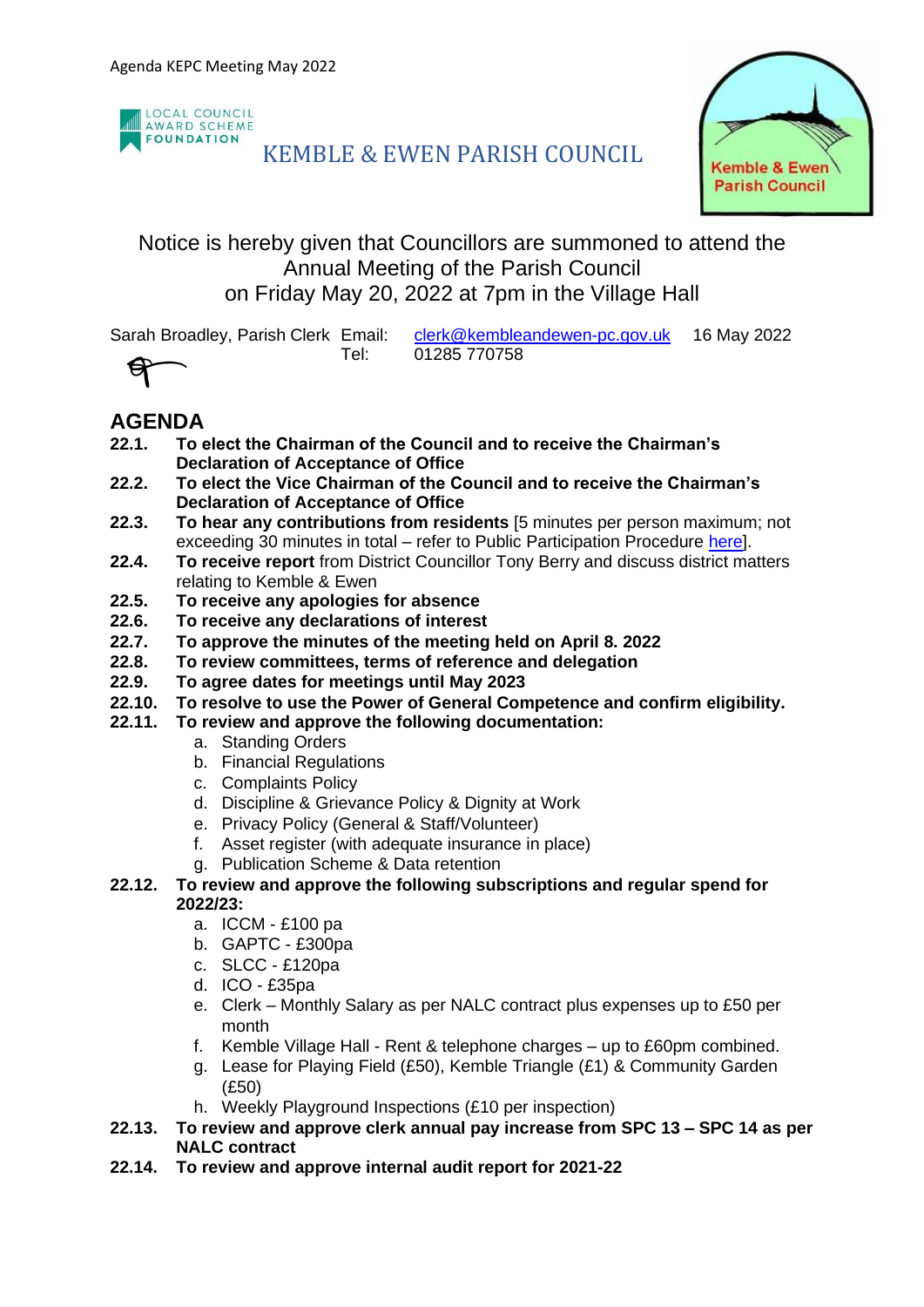#### **22.15. To approve request to place bouncy castle on playing field May 22, 2022 for a children's party**

### **22.16. To review and agree response to CDC regarding New Planning Applications**

a. 22/01344/FUL | Removal of condition 3 (Roofing material) of permission 21/02651/FUL - Erection of detached garage | Park House 5 Kemble Park School Road Kemble

## **22.17. Financial Matters**

- a. To review and approve the final year accounts for 2021-22
- b. To review and approve Annual Governance Statement 2021-22
- c. To review and approve Annual Accounting Statement 2021-22
- d. To review and approve Bank Reconciliation at May 2, 2022
- e. To review and approve payment schedule to May 20, 2022

## **22.18. Councillor Reports/Items to Note**

- a. Highways including Residents Parking Scheme RP
- b. Police/Crime DR
- c. Village Appearance
- d. Playground Inspections DB
- e. Road Safety
- f. Youth facilities/plans –
- g. Kemble Community Gardens LN
- h. Kemble Airfield DR
- i. Cirencester Light Railway LN
- j. Planning items to note:
	- i. 21/01622/FUL | Formation of vehicular access and alterations to wall | 190 Windmill Road Kemble **| Awaiting decision**
	- **ii.** 21/03464/FUL | One and a half storey side and rear extensions, erection of detached garage/annex, outbuilding extension/alteration with erection of single storey link to main dwelling, demolition of conservatory | 128 Limes Road Kemble **| Decided – Application Permit**
	- **iii.** 21/03979/FUL | Erection of a single-storey side extension | Orchard Lee Clayfurlong Grove Kemble **| \*New Details\***
	- **iv.** 21/04459/FUL | Proposed single storey extension to replace conservatory | The Hollies Tamesis Drive Kemble **| Awaiting decision**
	- **v.** 22/00207/FUL | Erection of single storey garage | 171 Kemble **| Awaiting decision**
	- **vi.** 22/00559/TCONR | T1 Apple Fell. T2 Sycamore and 2 Beech Crown lift to 5 metres. T3 - Western Red Cedar - Fell. T4 - Cupressus and Spruce - Fell | 3 Kemble Park School Road Kemble **| Decided – no objection**
	- **vii.** 22/00468/FUL & 22/00469/LBC | Interior refurbishment, replacement timber windows, roof windows, replacement door and flooring. | Newburn Limes Road Kemble **| Awaiting decision**
	- **viii.** 22/00613/LBC | Repair works to internal timbers of the Tower section of the building. | Wild Duck Inn Ewen **| Awaiting decision**
	- **ix.** 22/00688/FUL | Two residential units within the curtilage of the main house approved under application 18/00051/FUL, removal of approved garage outbuilding and associated amended driveway and landscape enhancements | Land At New Covert Ewen **| \*New Details\***
	- **x.** 22/00940/FUL | Replacement of windows and doors | Oxendene House Washpool Lane Kemble **| Application Withdrawn**
	- **xi.** 22/00955/LBC | Removal of existing CCTV cameras and installation of new CCTV cameras and associated cabling within Kemble Railway Station | Kemble Railway Station Windmill Road Kemble **| Decided – application permit**
	- **xii.** 22/00947/TCONR | T1 Lime 1.5m Crown Reduction and Raise. T2 Lime 1.5m Crown Reduction and Raise. T3 Lime - 1.5m Crown Reduction and Raise. T4 False Acacia - 1.5m Crown Reduction and Raise. T5 Field Maple - 1.5m Crown Reduction and Raise | 126 Old Vicarage Lane Kemble **| Decided – no objection**
	- **xiii.** 22/01254/TCONR | 6 poplars to be re-pollarded back to previous pruning points | Ewen House Ewen **| Decided – no objection**
- **22.19. Items for future agenda/ ongoing projects beyond the scope of this meeting**